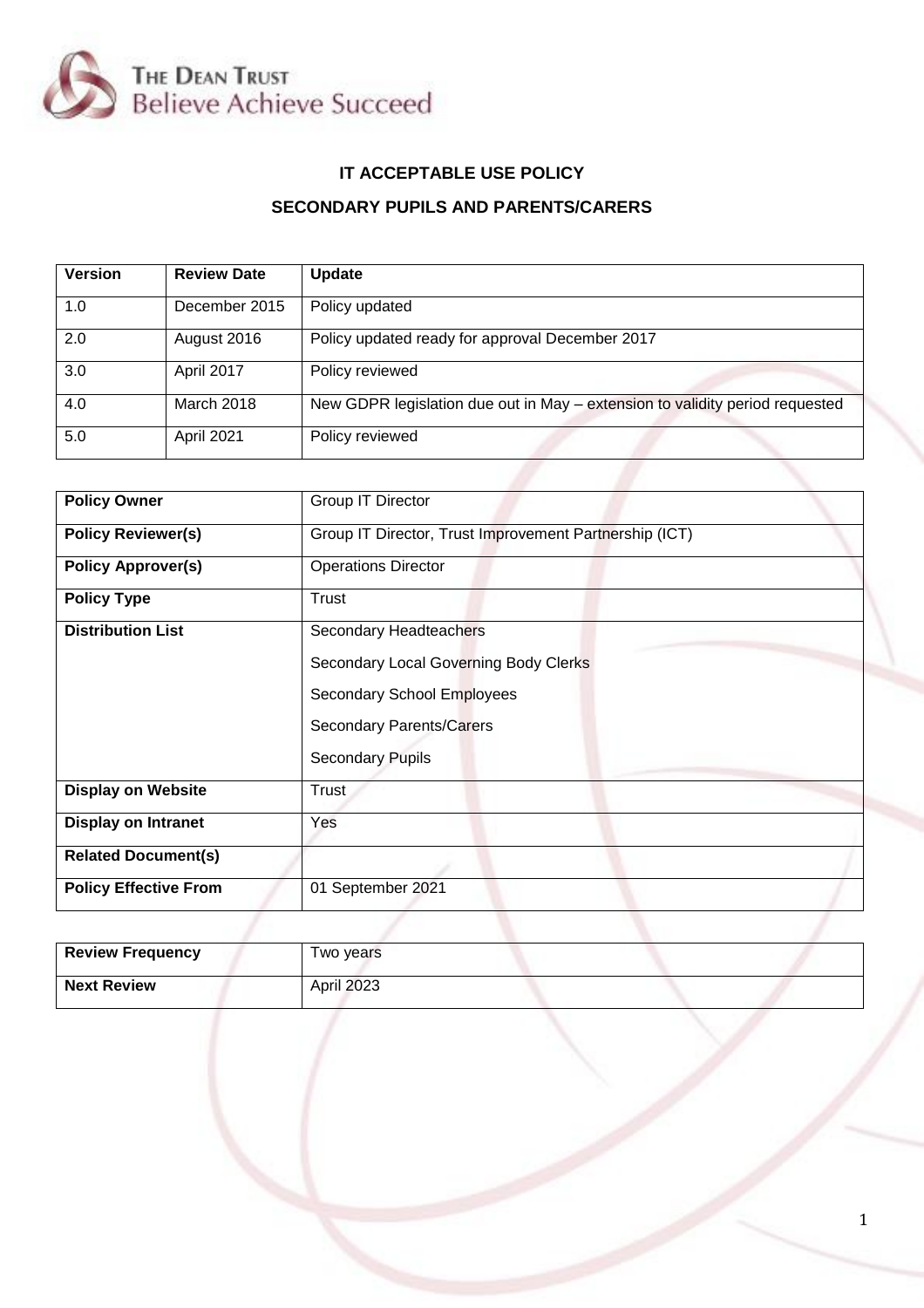

#### **Secondary School Acceptable Use Policy Statement (Version 5.0)**

The Dean Trust promotes the use of technology in our schools as all pupils will need the skills and knowledge in whatever field of work they enter when they become an adult. We ensure that our Trust IT networks are robust and resilient and we do our upmost to ensure the safety of children when using it. It is important that pupils abide by their respective school rules when using technology in school and inform a member of staff immediately, if they become aware of any misuse or concern.

This is the Acceptable Use Policy (AUP) for our Trust Secondary Schools. It highlights the do's and do nots of using all technology in our schools and shows how we want pupils to behave when using IT. Any misuse will result in pupils being temporarily banned from using the school network.

Please read carefully and sign at the bottom to show you agree to these terms. If you do not sign and return this form you will not be able to use the IT systems in school.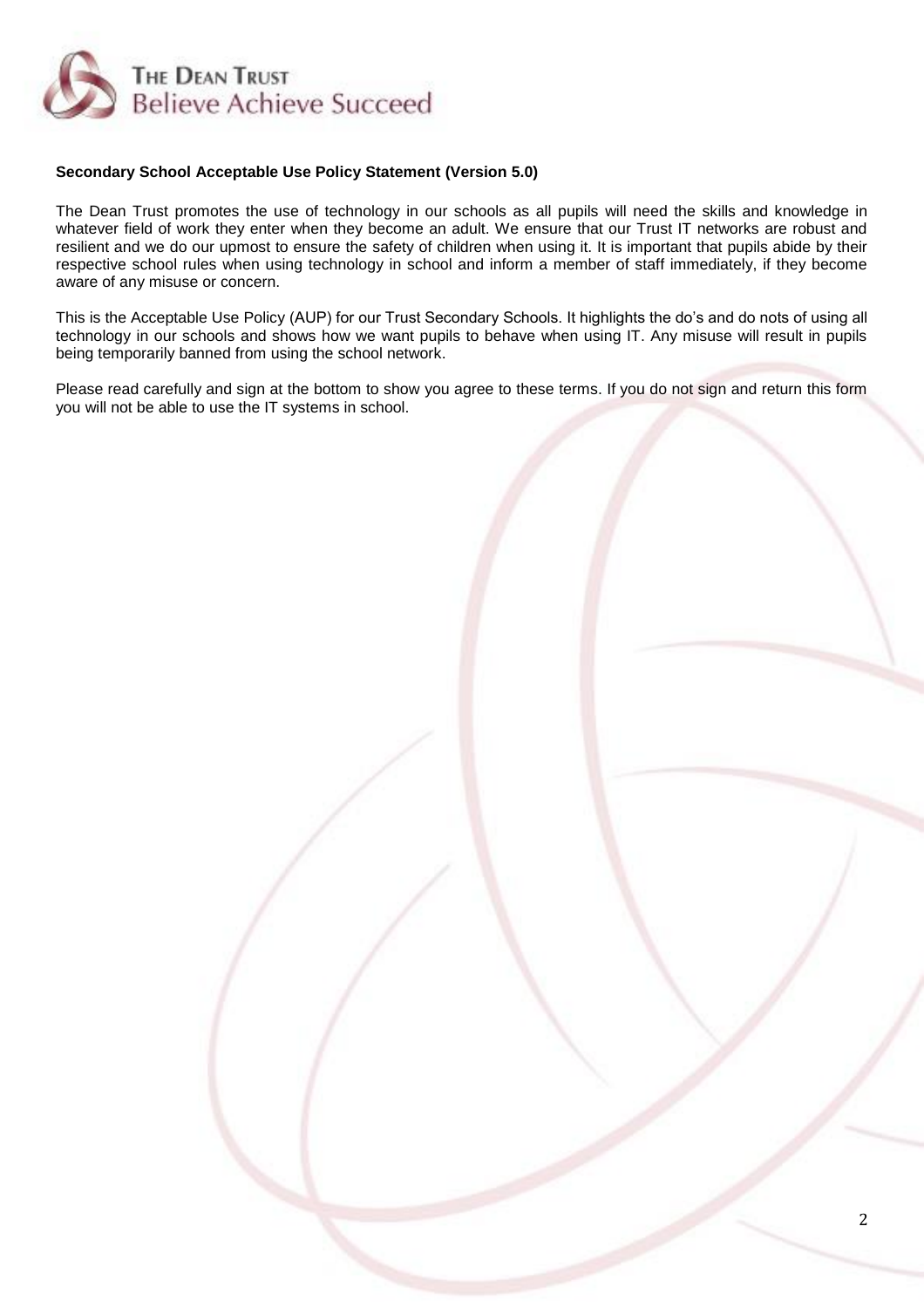

### **Acceptable Use Policy (Version 5.0)**

Please ensure you have read the following summary of the main points of the Trust's policies with regard to information security.

- 1. I will only use the school internet and network for my school work or when a teacher has given permission.
- 2. I will only use school internet, IT facilities and mobile technologies for educational purposes which follow the teachers' instructions. This includes email, video, messaging, video-conferencing, using software apps, social media, internet, file-saving and printing.
- 3. I will not look at or delete or amend other people's work or files.
- 4. I will treat all IT equipment at school with respect and ensure the computer or mobile device is left in the state that I found it.
- 5. I will not install software on school IT facilities due to the risk of damage being caused by malware or viruses. I will ask an ICT teacher or technician to install software if required.
- 6. I will only install software apps on mobile devices when directed to by a teacher. I will only use school-related information when registering for an app.
- 7. I will not share my network, internet or any other school-related passwords.
- 8. I will change my passwords when asked to and ensure that they have complexity e.g. Capital, lower case letters, numbers and symbols.
- 9. I will only use my school-supplied email address for school-related activities.
- 10. I will respect copyright when making use of images, videos or other media in my school work.
- 11. I will use and attribute 'Creative Commons' material as taught in ICT/e-safety lessons.
- 12. I will follow the school procedures when using removable media e.g. flash drives to ensure that I do not infect any machines.
- 13. I will not look for ways to bypass the school filtering, monitoring or proxy service.
- 14. I will not bypass the school filtering, monitoring or proxy service.
- 15. I will make sure all my contact with other people at school is responsible. I will not cyber bully pupils, teachers or other members of staff.
- 16. I will be responsible and polite when I talk online to pupils, teachers and other people related to the school, both in school-time and outside school-time.
- 17. I will not look for or look at unpleasant, unsuitable or extremist websites in school. I will check with a teacher if I think a website might be unsuitable.
- 18. I will not give out my personal details, such as my name, address, school or phone number on the internet.
- 19. I will not meet people I have met on the internet unless I have told my parents and they come with me.
- 20. I will not upload or download any pictures, writing or films which might upset people online or within the school.